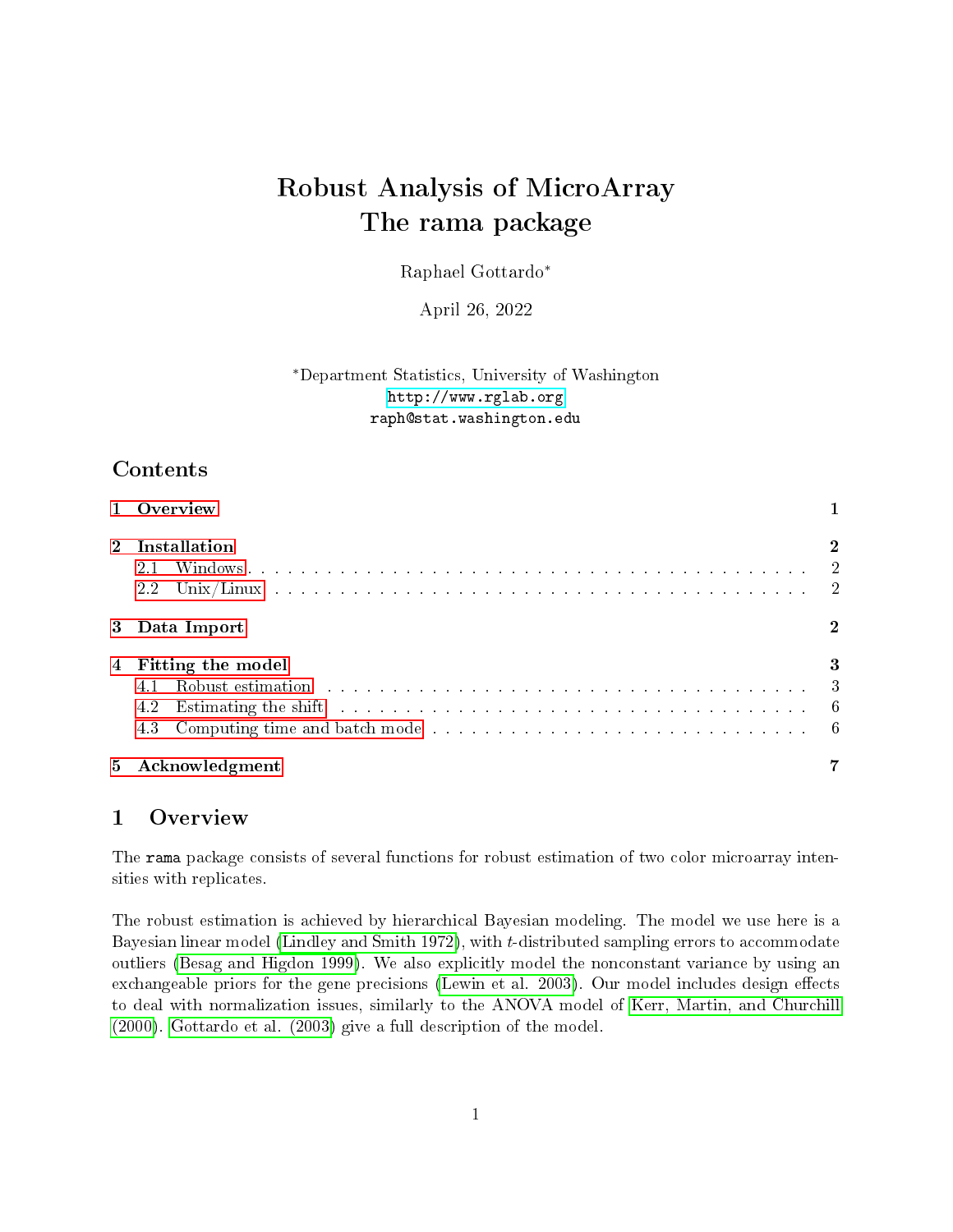Realizations are generated from the posterior distribution via Markov chain Monte Carlo (MCMC) algorithms [\(Gelfand and Smith 1990;](#page-6-6) [Brooks 1998\)](#page-6-7). Where the full conditionals are of simple form, Gibbs updates are used; where the full conditionals were not of standard form, slice sampling is used. We use the "stepping out" procedure for the slice sampling as introduced in [Neal \(2003\)](#page-6-8).

Convergence of the MCMC can be assessed using the coda library available from CRAN. Our experience with the software is that 50,000 iterations are usually enough to estimate quantities of interest such as posterior means, credible intervals, etc. Because the number of genes I can be quite large, the computing time can be long. We recommend running the functions provided in the package in batch mode. This can be done via R CMD BATCH. An example is presented in the next section.

Help files. As with any R package, detailed information on functions, their arguments and value, can be obtained in the help files. For instance, to view the help file for the function fit.model in a browser, use ?fit.model.

### <span id="page-1-0"></span>2 Installation

#### <span id="page-1-1"></span>2.1 Windows

You can install the package using the menu *Packages*  $\rightarrow$  *Install Packages from local zip* .... Then browse you local directory to find the package. Make sure you have root privilegies if you want to install the package in the default directory.

#### <span id="page-1-2"></span>2.2 Unix/Linux

Under Unix, go into your favorite shell window and type R CMD INSTALL rama.tar.gz (the package has to be in the directory you are executing the command from). By default R will install the package in /usr/local/R/lib/R ... and you will need to have root privilegies in order to do so. You can also install the package locally by using the option -l. If you want to install the package in /home/user/Rlib/ use the command R CMD INSTALL rama.tar.gz -l /home/user/Rlib. If you install the package in a directory different from the R default directory you will need to specify the full path when you load the package, i.e.

> library(rama,lib.loc='/home/user/Rlib')

## <span id="page-1-3"></span>3 Data Import

You can read your data into R, using the read.table command. It is hard to give a general guideline as different data will have different format. In order to use the package you will need to create two data sets, one for each sample (control and treatment). The data should be on the raw scale, i.e. not transformed. The two datasets should be arranged such that rows correspond to genes and columns to replicates. If your data are issued from a dye-swap experiment, replicates with same dye (color) should be arranged together. Table [1](#page-2-2) give and example of a data set in the right format.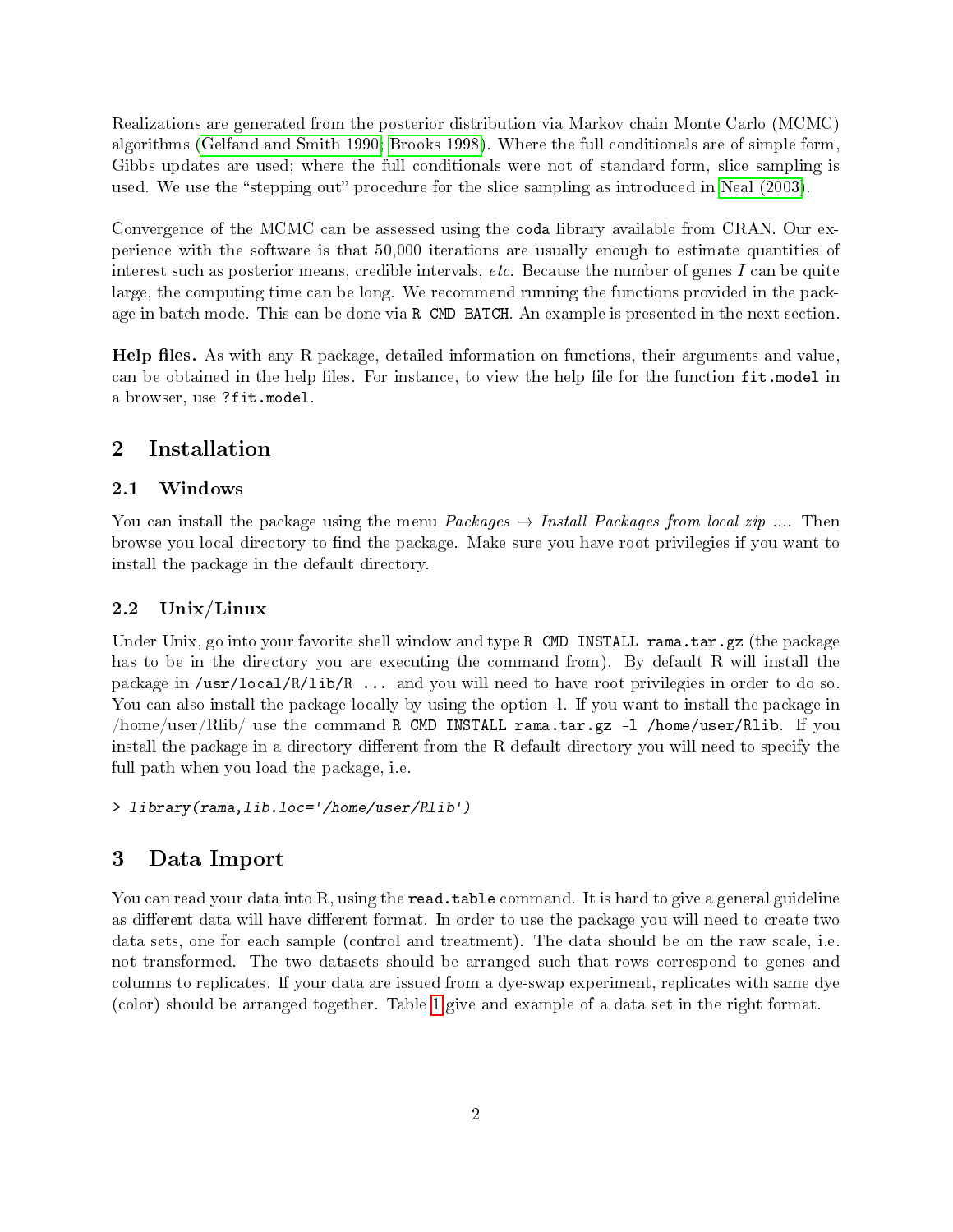<span id="page-2-2"></span>Table 1: Format of the control and treatment datasets used in the rama package. The two samples must be seperated into two datasets. If the dyes have been swaped, replicates with the same color must be grouped together.

| sample      | 1                                  |           | 1        | $\mathbf{1}$ | 2        | 2              | 2        | 2        |  |
|-------------|------------------------------------|-----------|----------|--------------|----------|----------------|----------|----------|--|
| color       | R                                  | R.        | G        | G +          | G        | G              | R.       | R.       |  |
| replicate   | 1                                  | 2         | 3        | 4            |          | $\overline{2}$ | 3        |          |  |
|             |                                    | Dataset 1 |          |              |          | Dataset 2      |          |          |  |
| gene 1      | $\mathbf{r}=\mathbf{r}+\mathbf{r}$ | $\cdots$  | $\cdots$ | $\cdots$     | .        | $\cdots$       | $\cdots$ | $\cdots$ |  |
| gene 2      | $\cdots$                           | $\cdots$  | $\cdots$ | .            | $\cdots$ | $\cdots$       | .        | $\cdots$ |  |
| ٠<br>٠<br>٠ |                                    | .         | .        | .            |          | .              | .        | .        |  |
| gene n      | $\cdots$                           | $\cdots$  | $\cdots$ | .            | $\cdots$ | $\cdots$       | .        | $\cdots$ |  |

## <span id="page-2-0"></span>4 Fitting the model

We demonstrate the functionality of this package using gene expression data from an HIV study of [van't Wout et al. \(2003\)](#page-7-0). To load the HIV dataset, use data(hiv), and to view a description of the experiments and data, type ?hiv. We first load the hiv dataset.

#### > library(rama)

> data(hiv)

This data set consists of 4 experiments using the same RNA preparation on 4 different slides. The expression levels of 7000 cellular RNA transcripts were assessed in CD4-T-cell lines at time  $t = 24$ hour after infection with HIV virus type 1. The first 4 columns correspond to the first treatment state (hiv infected). The second four represent the control state. The experiment is a balanced dye swap experiment. Finally, the last two columns contain the row and column positions of each gene on the array (slide).

Our goal is to obtain an estimate of the log intensities of each gene in each sample. To demonstrate the functions of the rama package we will only use a subset of 640 genes.

We model  $y^* = \log_2(y + \kappa)$  where y are the raw intensities and  $\kappa$  is a positive additive constant. This transformation was proposed by [Tukey \(1957\)](#page-6-9) among the power transformations and studied in detail by [Box and Cox \(1964\)](#page-6-10). The purpose of  $\kappa$  is to avoid taking the logarithm of negative numbers and to reduce the variance at low intensities. The number  $\kappa$  is estimated beforehand and will be treated as fixed during the MCMC procedure. The estimation procedure for  $\kappa$  is demonstrated in the next section.

#### <span id="page-2-1"></span>4.1 Robust estimation

The estimation of the intensities is done using the function  $fit$  model. This function output an object of type mcmc containing the sampled values from the posterior distribution. The parameters of interests are  $\gamma_1$  and  $\gamma_2$ , that is the gene effects in each sample.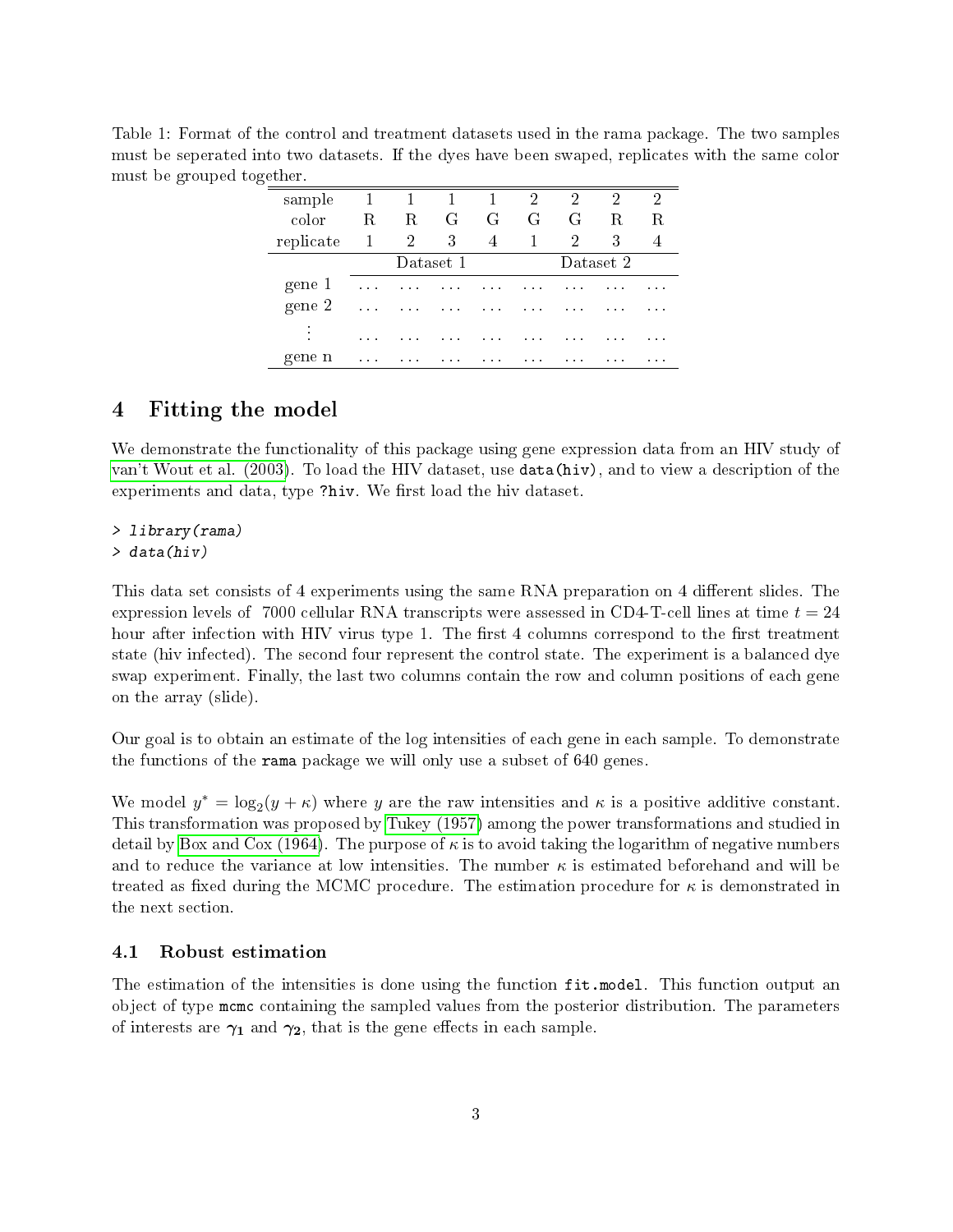$>$  mcmc.hiv<-fit.model(hiv[1:640,c(1:4)],hiv[1:640,c(5:8)],B=5000,min.iter=4000,batch=1,shift=30,

Note that the model is fitted on the log shifted intensities: see below for details on the estimation of the shift. If shift is set to NULL, the shift is automatically estimated with the function est.shift. Once you have tted the model you may view or plot the sampled parameters from the posterior distribution. We can also obtain point estimates of the paramaters of interest such as the gene effects

> gamma1<-mat.mean(mcmc.hiv\$gamma1)[,1] > gamma2<-mat.mean(mcmc.hiv\$gamma2)[,1]

and/or plot the resulting log ratio estimates.

> ratio.plot(mcmc.hiv,col=1,pch=1)



Robustness is achieved by using a  $t$ -distribution for the errors with a different degree of freedoms for each replicate array. This is formally equivalent to giving each replicate a different weight in the estimation process for each gene. A low number of degrees of freedom for one array will indicate that the corresponding array contains numerous outliers. One could use the function hist to look at the posterior mode of the degrees of freedom for each array.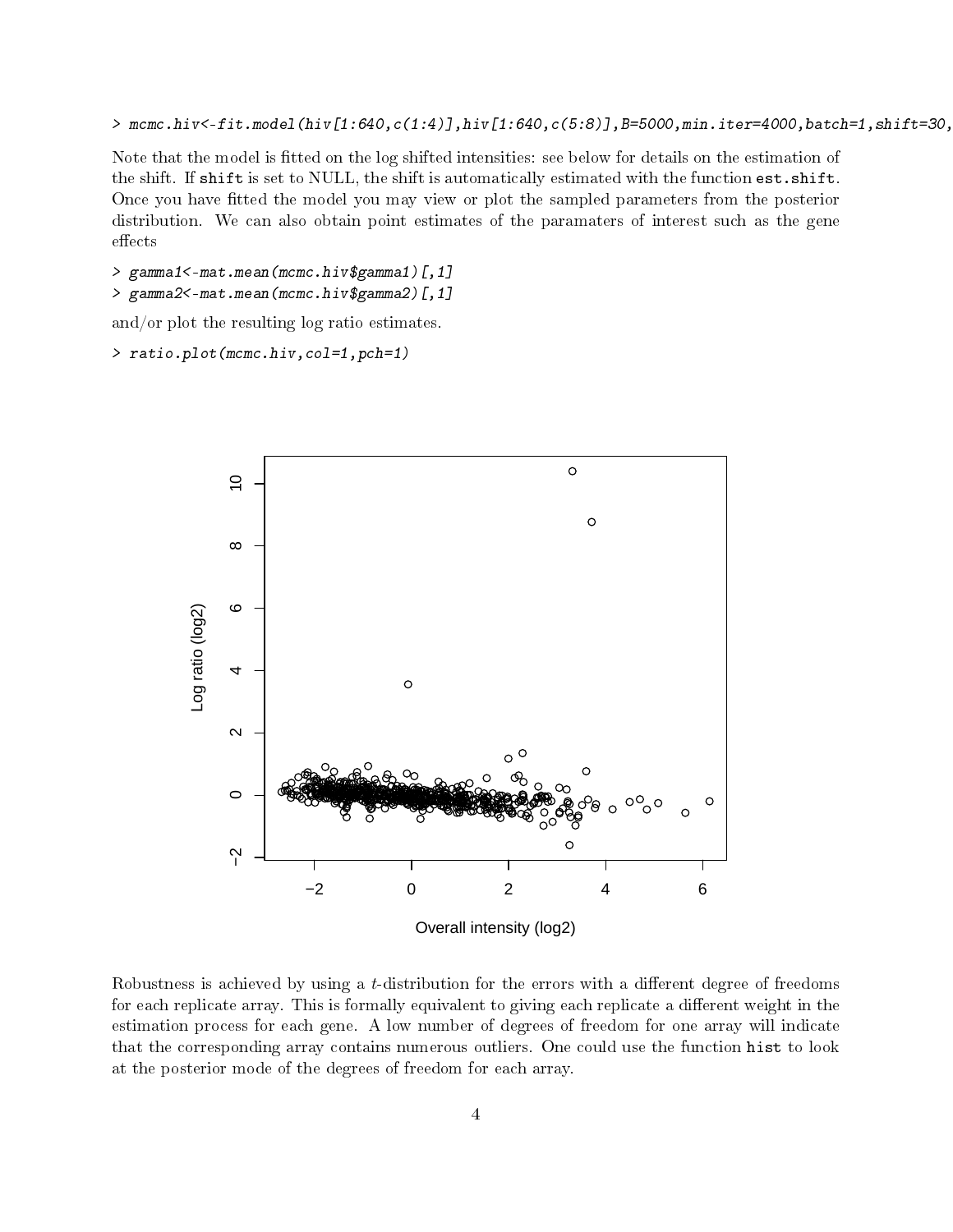> hist(mcmc.hiv\$df[3,],main="Posterior degree of freedoms, array 3",xlab="df",50)



**Posterior degree of freedoms, array 3**

Fitting a t-distribution can be seen as a weighted least square problem with a special hierarchical structure for the variances. Similarly to a weighted least squares function, our function computes weights associated with each replicate. The weights can be useful as a tool for diagnosing the quality of the replicate measurements. If one knows the exact positions of the genes on the array, it is possible to look at the spatial variation of the weights. This can be done via the function weight.plot.

Here is an example of such a plot:

> weight.plot(mcmc.hiv,hiv[1:640,9:10],array=3)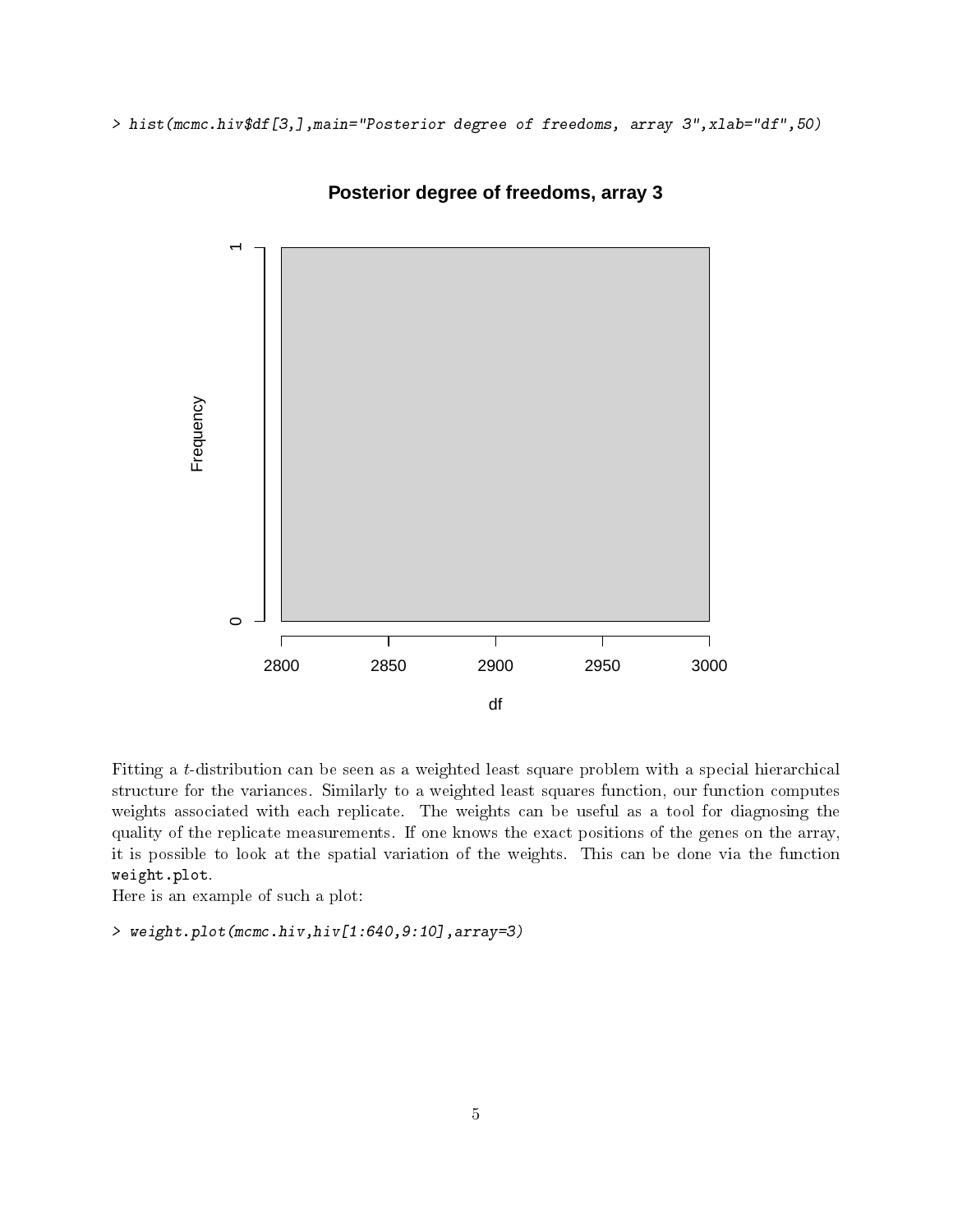

Small weights, corresponding to light colors in the image plot, indicate outliers. The image plot of the weights could be useful to detect possible artifacts or array outliers, etc.

#### <span id="page-5-0"></span>4.2 Estimating the shift

The log transformation with shifted origin is often used in the context of gene expression data [\(Kerr,](#page-6-4) [Martin, and Churchill 2000;](#page-6-4) [Cui, Kerr, and Churchill 2002\)](#page-6-11). One question is how to choose the shift,  $\kappa$ . We estimate the shift by fitting the same model as fit.model with Gaussian sampling errors, constant variance and a vague uniform prior for  $\kappa$ . Then we use the posterior mean of  $\kappa$  as a point estimate for the general model.

 $>$  mcmc.shift $\zeta$ -est.shift(hiv[1:640,c(1:4)],hiv[1:640,c(5:8)],B=2000,min.iter=1000,batch=10,mcmc.o

Note that the shift can also be estimated automatically with the fit.model function (See above).

#### <span id="page-5-1"></span>4.3 Computing time and batch mode

The computing time can be quite long depending on the number of genes and replicates. It takes about 5 hours to run the MCMC on the full HIV data set using a Linux machine with AMD Athlon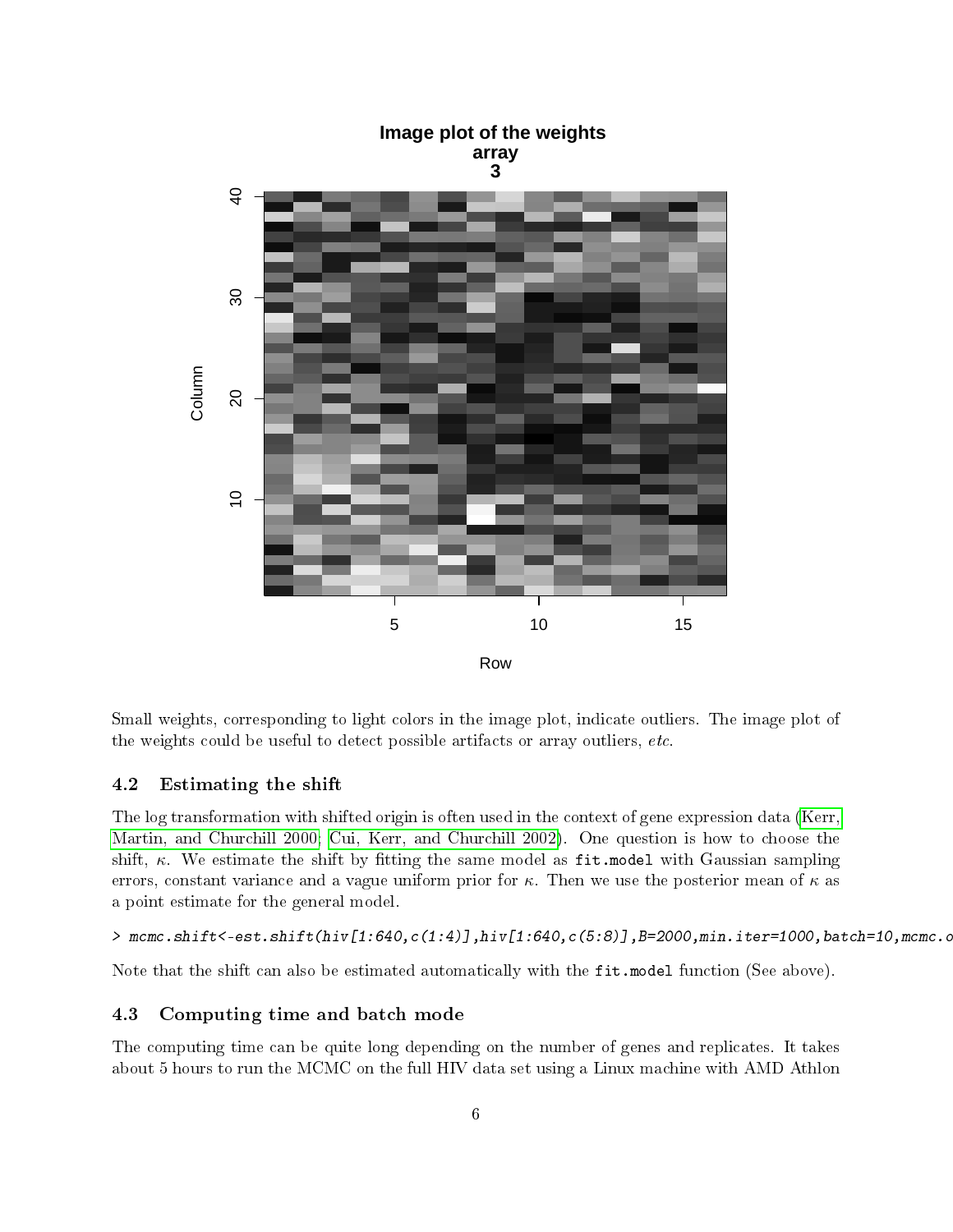at 2GHz. However we feel that this additional computational cost is worth the effort and can lead to some very good results. The code can be run in batch mode without any user intervention; this optimizes computing resources and allows the user to perform other tasks at the same time. R code can be run in batch mode by typing R CMD BATCH myfile.R at the shell prompt. The file myfile.R contains the command to execute. An example file could be the following,

```
> library(rama)
> data(hiv)
> mcmc.hiv<-fit.model(hiv[,c(1:4)],hiv[,c(5:8)],B=50000,min.iter=5000,batch=90,shift=30,mcmc.ob
> save(mcmc.hiv,file='mcmc.hiv.R')
```
Then, when the execution is done one can load the resulting output into R using the load command. For further details about the BATCH command type ?BATCH in R.

## <span id="page-6-0"></span>5 Acknowledgment

This research was supported by NIH Grant 8 R01 EB002137-02.

## References

- <span id="page-6-2"></span>Besag, J. and D. M. Higdon (1999). Bayesian analysis of agricultural field experiments (with discussion). Journal of the Royal Statistical Society, Series B  $61, 691-746$ .
- <span id="page-6-10"></span>Box, G. and D. Cox (1964). An analysis of transformations. Journal of the Royal Statistical Society 26, 211-252.
- <span id="page-6-7"></span>Brooks, S. (1998). Markov chain monte carlo and its application. The Statistician  $47,69-100$ .
- <span id="page-6-11"></span>Cui, X., M. K. Kerr, and G. A. Churchill (2002). Data transformations for cDNA microarray data. Technical report, The Jackson Laboratory.
- <span id="page-6-6"></span>Gelfand, A. E. and A. F. M. Smith (1990). Sampling-based approaches to calculating marginal densities. Journal of the American Statistical Association 85, 398-409.
- <span id="page-6-5"></span>Gottardo, R., A. Raftery, K. Yeung, and R. Bumgarner (2003). Robust estimation of microarray intensities with replicates. Technical Report TR-438, Statistics Department, University of Washington.
- <span id="page-6-4"></span>Kerr, M., M. Martin, and G. Churchill (2000). Analysis of variance for gene expression microarray data. Journal of Computational Biology  $\gamma$ , 819-837.
- <span id="page-6-3"></span>Lewin, A., C. Marshall, and S. Richardson (2003). Bayesian hierarchical modelling of gene expression data. Technical report, Imperial College, London.
- <span id="page-6-1"></span>Lindley, D. V. and A. F. M. Smith (1972). Bayes estimates for the linear model. Journal of the Royal Statistical Society  $34, 1-41$ .
- <span id="page-6-8"></span>Neal, R. (2003). Slice sampling. The annals of statistics 31 (3).
- <span id="page-6-9"></span>Tukey, J. W. (1957). On the comparative anatomy of transformations. Annals of Mathematical Statistics  $28,602-632$ .